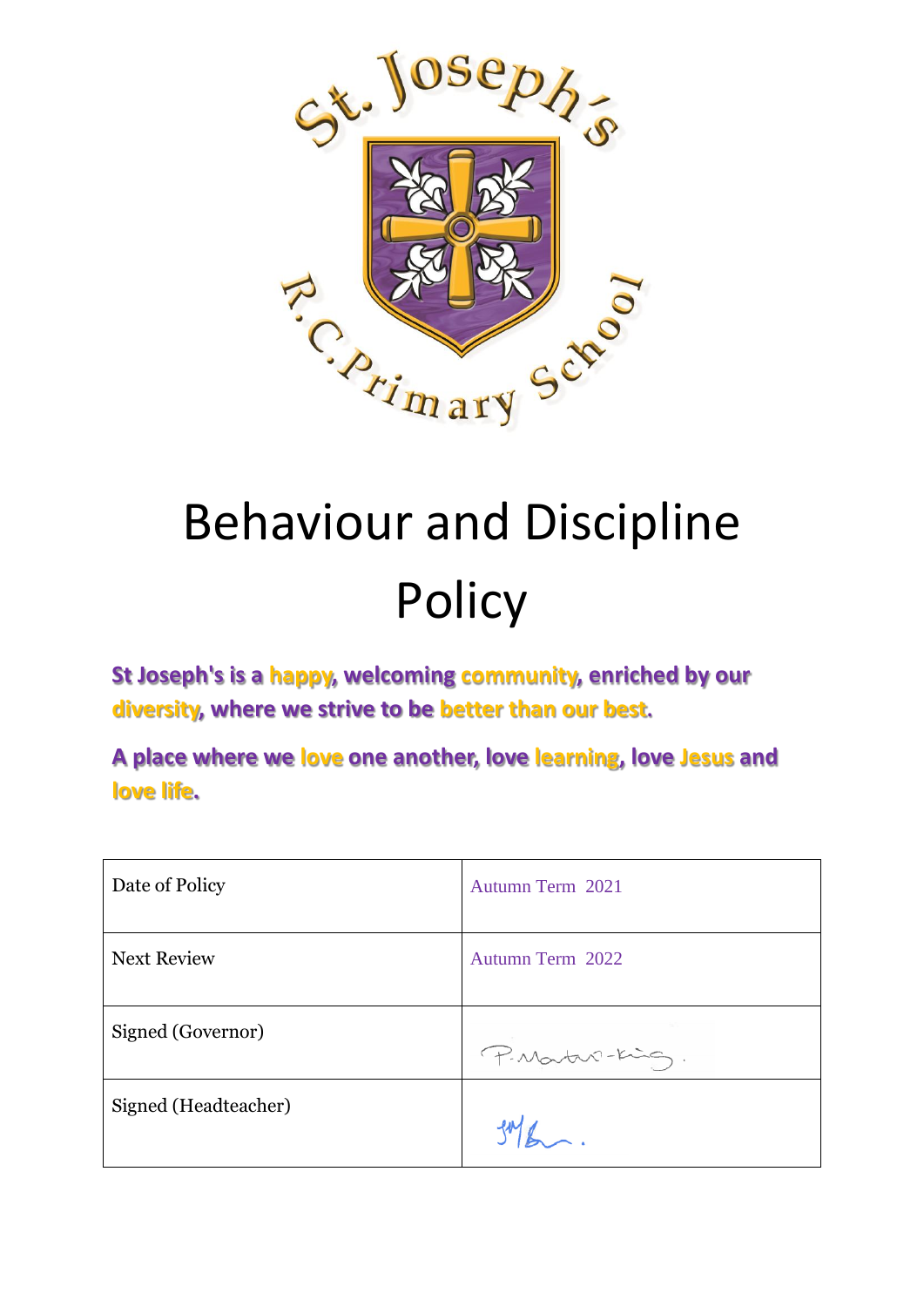## **Aims and Expectations**

At St. Joseph's RC primary school we recognise that everyone is a unique person, created in the image of God. We recognise the diversity of personalities that form our school community and are therefore determined to ensure that we meet the educational needs of all our children. It is a primary aim of our school that every member of the school community feels valued and respected and that each person is treated fairly and well. We are a caring, Christian community whose values are built on mutual trust and respect for all. The school Behaviour and Discipline Policy is therefore designed to support the way in which all members of the school can live and work together in a supportive way. It aims to provide an environment where:

- Everyone feels happy, safe and secure
- There is a calm purposeful atmosphere to support learning. We will work to ensure that all pupils can maximise their academic progress and their personal, social and spiritual development
- Good relationships are promoted, so that people can work together with the common purpose of helping everyone to learn
- Everyone can work together in an effective and considerate way
- Personal development, growth and understanding is fostered, enabling all children to participate fully in the life of the school and community
- Increased independence, self-motivation and self-discipline are encouraged so that each child learns to accept responsibility for their own behaviour, in all aspects of life
- Children develop the strength to be critical of negative attitudes and behaviour
- Success, Inclusion and self worth are valued
- Misbehaviour is dealt with in a reasonable, consistent and fair manner taking into account SEN, disability and the needs of vulnerable children

#### **We treat all children fairly and apply this policy in a consistent manner.**

The school rewards good behaviour, as it believes that this will develop an ethos of kindness and cooperation. This policy is designed to promote good behaviour rather than merely deter anti social behaviour.

We expect all pupils to respect the rights of other pupils and adults within school. We will not tolerate violence or threatening behaviour or abuse by pupils and parents. Should a parent not conduct himself/herself properly, we as a school may ban them from the school premises or take further action.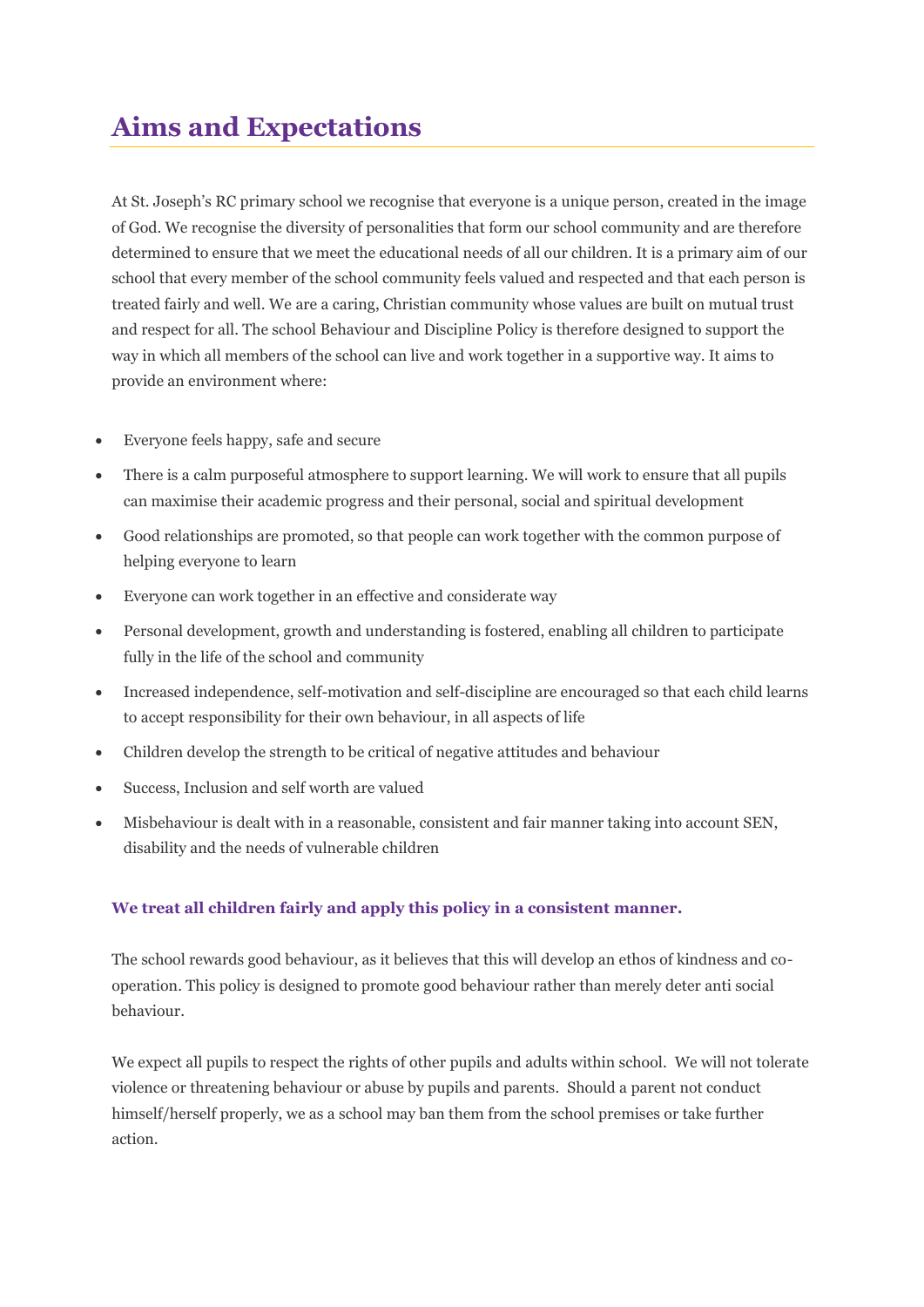We consider that the attitude of all staff is crucial to the success of this policy. Staff are and must consider themselves responsible at all times for the behaviour of pupils within their charge.

#### **Positive and Negative consequences**

The success of any Behaviour and Discipline Policy also depends upon the corporate body of the school acting in unison. Various initiatives are used to regularly maintain an atmosphere of calm, praise, self-discipline and regulation.

St Joseph's School seeks to operate a 'Positive Discipline System' where children are encouraged to develop a positive attitude to themselves, others and school in an environment that encourages them with praise and both sets and recognises good example. We do this in a variety of ways:

- Quiet words and encouraging smiles
- Public praise in front of class, peers or whole school.
- Recognition of progress through visits to the Headteacher and/or Deputy Head.
- Special treats in recognition of success, achievement, improvement etc.
- Giving children responsibility i.e. Playground Buddies, Monitors.
- We distribute stickers to children either for consistent good work or behaviour, or to acknowledge outstanding effort or acts of kindness in school
- Star of the Week Award in Key Stage 1
- Written comment on work or reports.
- Recognition of achievement at the end of term in Gold Award Assemblies
- Working with the School Council e.g. Playground Rules.
- Bringing visitors into school to promote ideas and give messages.
- Individual classes agreeing a code of conduct/class rules.
- PSHCE and other curriculum opportunities e.g. Buddies, Friendship Fixers
- School/Class Assemblies and Collective Worship Opportunities.
- Provision of Out of Hours Activities.
- Quality learning experiences by making learning fun.
- Pupil interaction in their learning.
- Variety of teaching strategies.
- Provision of a broad and balanced curriculum.
- Making our school a visual celebration of success and purpose.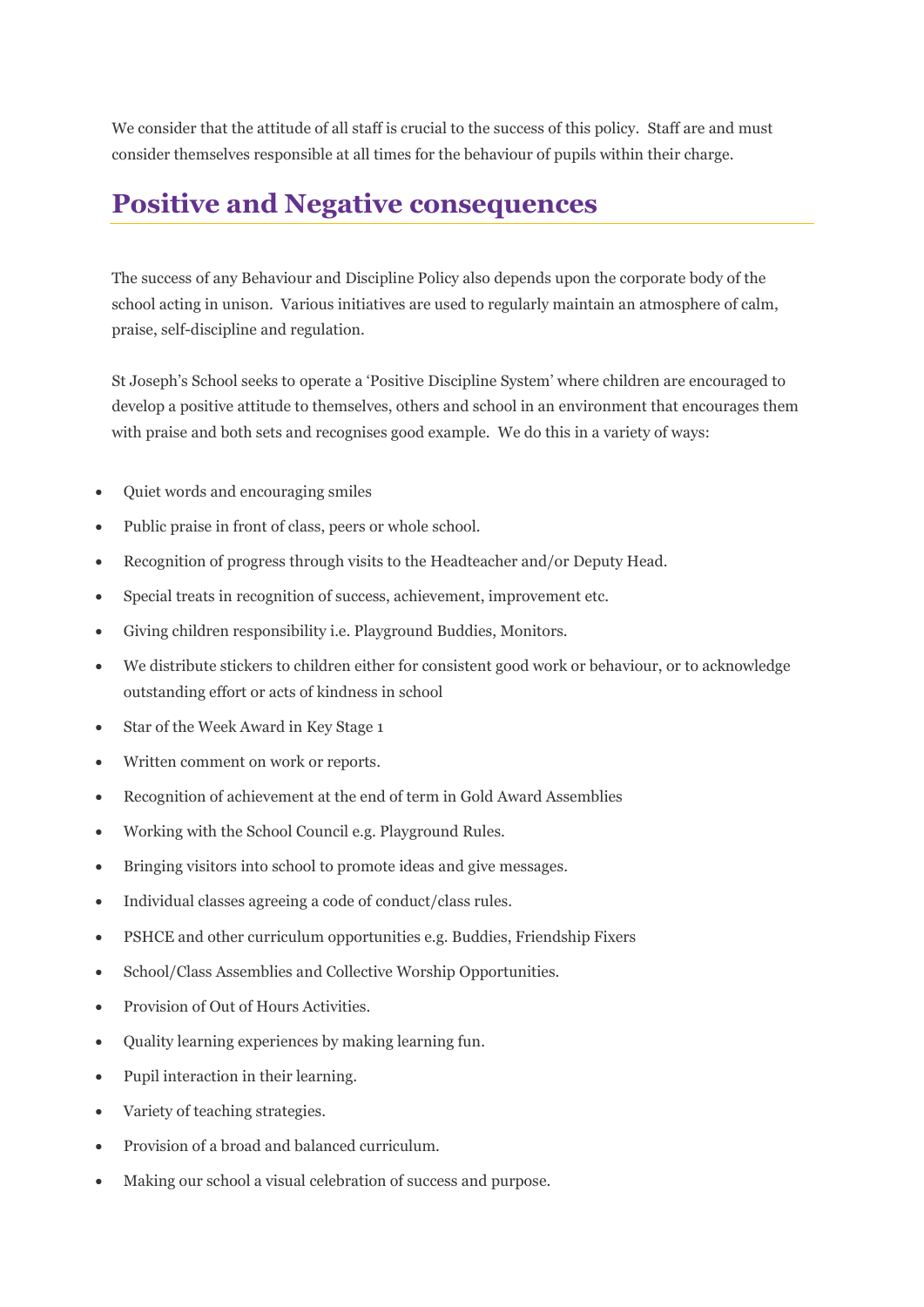- Involving parents in the work of the school.
- Valuing everything we do as a school together.

Our list of ways of promoting good behaviour is not exhaustive. To achieve a high level of personal growth and self-development requires all within our school community to work together for the common goal.

The school acknowledges all the efforts and achievements of children both in and out of school.

## **Unacceptable Behaviour**

Despite our best efforts, there are occasions where children let themselves down. This has an impact on their families, friends, teachers and school. It is very important that children must be aware of the consequences of unacceptable behaviour.

This should include:

- Understanding what he/she has done wrong
- Talk with the staff member about the possible consequences of his/her behaviour.
- Listening and responding to advice given by staff member.
- Making peace and working successfully with someone to rebuild bridges.

#### **Everyone within our school must remember that we are a forgiving community.**

## **Behaviour outside of school**

Pupil's behaviour outside of school – for example on school visits, school sports' fixtures etc. is subject to St Joseph's Behaviour and Discipline Policy.For behaviour outside of school, but not on school business, the Head Teacher may impose sanctions or exclude a pupil where there is a clear link between that behaviour and maintaining good behaviour and discipline among the community of St Joseph's.

#### **Sanctions**

The school employs a number of sanctions to enforce the school rules and to ensure a safe and positive learning environment. We employ each sanction appropriately to each individual situation. These include: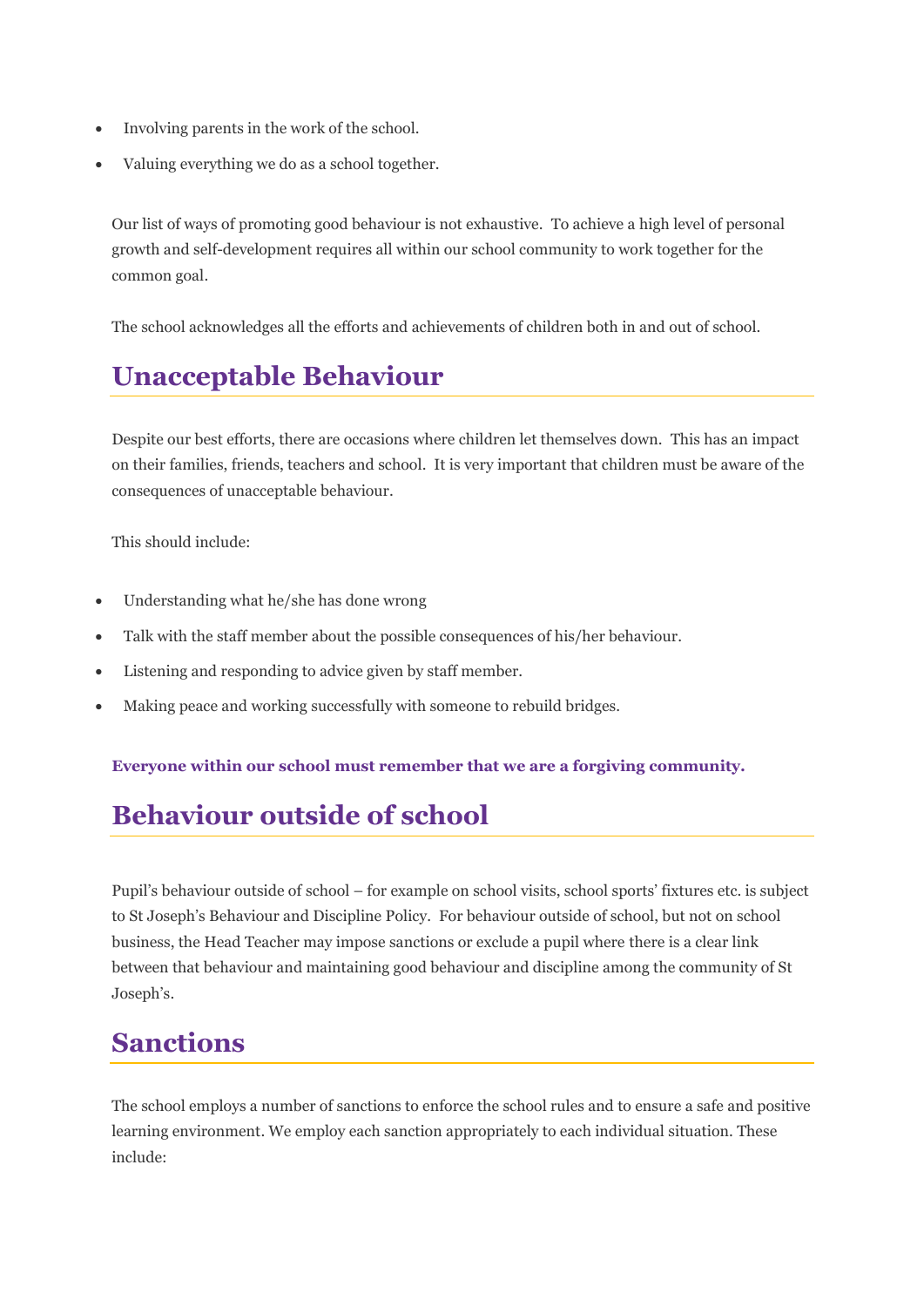- Completing tasks at break times or lunchtimes.. Pupils **must** be supervised on these occasions.
- Verbal reprimand/warning
- Time out from play or a classroom activity (children should never be given 'time out' from the classroom unsupervised and this sanction should only be used for serious misdemeanours).
	- o Time out sanctions should only be given for a few minutes, as appropriate to the age and understanding of pupils, and staff must always be mindful of weather conditions.
- $\circ$  Staff will implement a red/yellow card system, so that pupils have an opportunity to change their behaviour.
- Sanction to suit the offence e.g. lack of effort in class would result in a sanction of missing some play to complete work
- Loss of privileges e.g. loss of playtime, with pupils supervised by an adult
- Writing a letter of apology explaining why things went wrong and saying 'sorry' to the victim(s)
- Removal from class for significantly disruptive behaviour, with the child sent to the Headteacher or Deputy Head
- Discussion with the Headteacher or Deputy Head for persistent inappropriate behaviour
- Staff member contacts parents to discuss behaviour.
- Headteacher formally writes to parents requesting meeting to discuss joint action
- Child placed on report to monitor behaviour copy sent regularly to parents
- Fixed term exclusion from school in line with Local Authority Policy
- Permanent exclusion from school in line with Local Authority Policy

The school does not tolerate bullying of any kind. If we discover that an act of bullying or intimidation has taken place, we act immediately to stop any further occurrences of such behaviour. While it is very difficult to eradicate bullying, we do everything in our power to ensure that all children attend school free from fear (see Anti Bullying Policy).

Attempts to impose prejudicial or extremist views on others will not be tolerated. If we discover any behaviour of an extremist nature or have any concerns about radicalisation of a pupil, action will be taken in line with our Tackling Extremism and Radicalisation Policy.

All members of staff are aware of the regulations regarding the use of force by teachers, as set out in DfEE Circular 10/98, relating to section 550A of the Education Act 1996: The Use of Force to Control or Restrain Pupils. Teachers in our school do not hit, push or slap children. Staff only intervene physically to restrain children or to prevent injury to a child, or if a child is in danger of hurting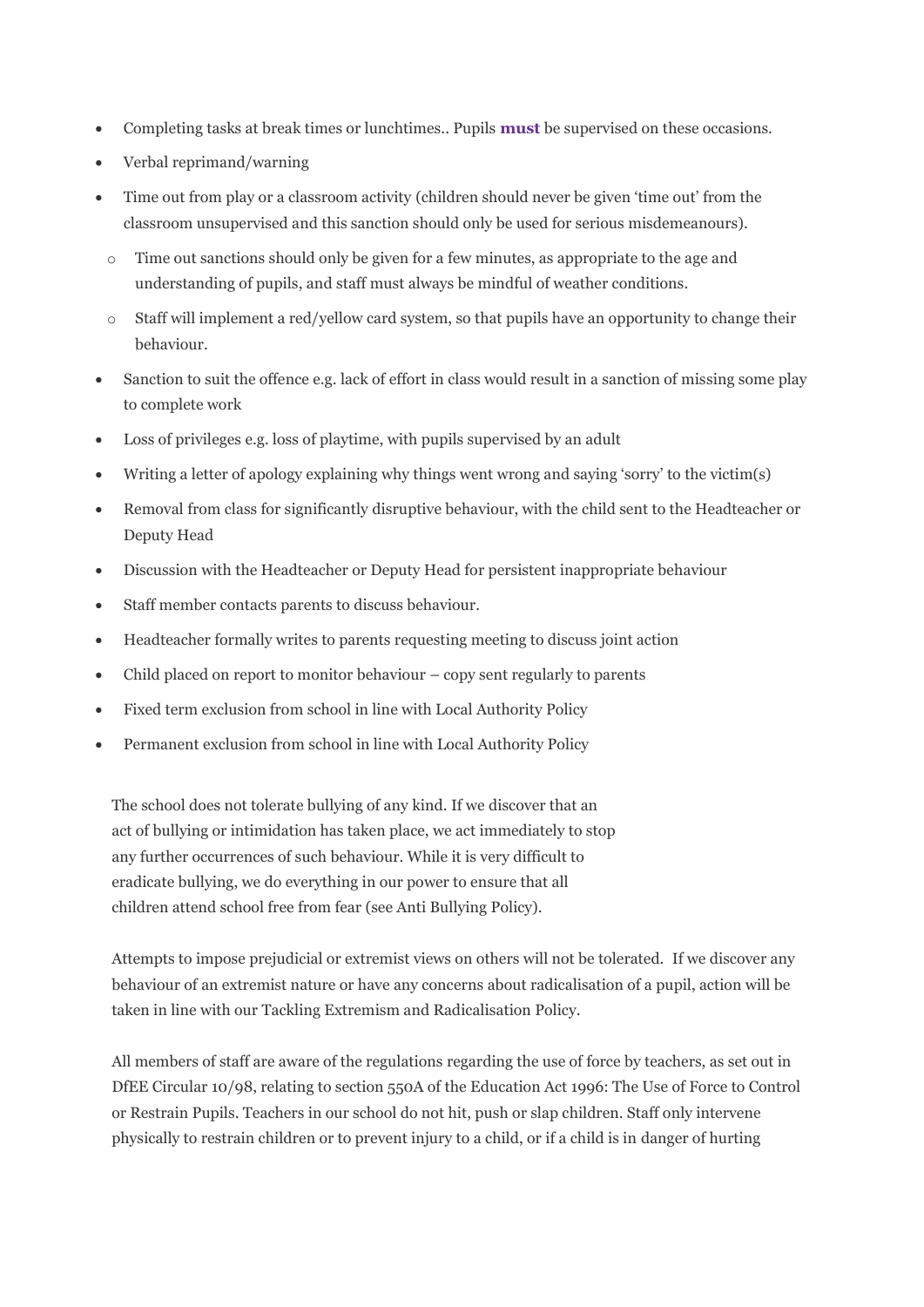him/herself. The actions that we take are in line with government guidelines on positive handling of children.

All incidents, when restraint or positive handling is used, must be recorded as soon as possible in the Serious Incident Book, which will be kept by the Headteacher together with written statements of witness with the children's records and a letter sent home.

The information recorded will be: Names of pupils involved Time of the Incident Place where the incident occurred Names of staff or other authorised adults involved

## **The Role of the Class Teacher**

The class teacher discusses the school rules with each class. In addition to the school rules, each class also has its own classroom code, which is agreed by the children and displayed on the wall of the classroom. In this way, every child in the school knows the standard of behaviour that we expect in our school. If there are incidents of anti-social behaviour, the class teacher discusses these with the whole class.

It is the responsibility of the class teacher to ensure that the school rules are enforced in their class, and that their class behaves in a responsible manner during lesson time. The class teachers in our school have high expectations of the children in terms of behaviour, and they strive to ensure that all children work to the best of their ability.

The class teacher treats each child fairly and enforces the classroom code consistently. The teacher treats all children in their class with respect and understanding.

If a child misbehaves repeatedly in class, the class teacher keeps a record of all such incidents. In the first instance, the class teacher deals with incidents him/herself in the normal manner and applies consequences as follows:

- First/second verbal warning
- Child to stay behind briefly at the end of the lesson to discuss their behaviour with the teacher
- Loss of playtime (must be supervised)
- Withdrawal of privileges
- Depending on the nature of the behaviour, speak to parents
- Discuss behaviour with Headteacher or Deputy Head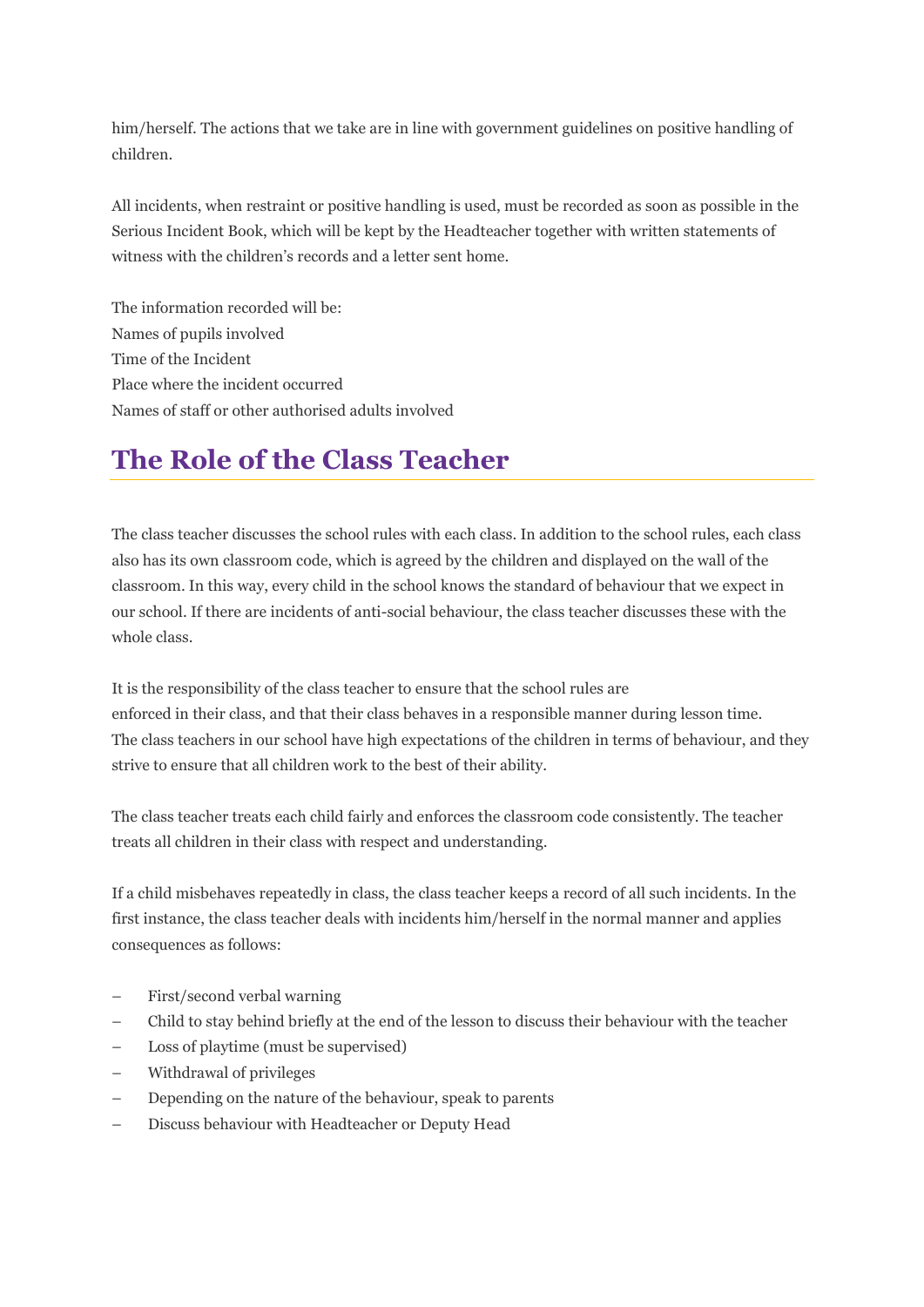However, if misbehaviour continues, the class teacher seeks help and advice from the Headteacher and/or Deputy Head. Serious incidents must always be reported to the Headteacher or Deputy Head.

The class teacher liases with external agencies, as necessary, to support and guide the progress of each child. The class teacher may, for example, discuss the needs of a child with the education social worker or Local Authority behaviour support service.

The class teacher reports to parents about the progress of each child in their class, in line with whole school policy, but at any point a letter may be sent home. The class teacher may also contact a parent through the Head teacher/ Deputy Head teacher if there is a serious case of misconduct or there are concerns about the behaviour or welfare of a child.

## **The Role of the Headteacher**

It is the responsibility of the Headteacher, under the School Standards and Framework Act 1998, to implement the school behaviour policy consistently throughout the school, and to report to governors, when requested, on the effectiveness of the policy. It is also the responsibility of the Headteacher to ensure the health, safety and welfare of all children in the school.

The Headteacher supports the staff by implementing the policy, by setting the standards of behaviour, and by supporting staff in the implementation of the policy.

#### **The Headteacher keeps records of all reported serious incidents of misbehaviour.**

The Headteacher has the responsibility for giving fixed-term suspensions to individual children for serious acts of misbehaviour. For repeated or very serious acts of anti-social behaviour, the Headteacher may permanently exclude a child. Both these actions must be reported to school governors.

#### **The Role of Parents**

The school works collaboratively with parents, so children receive consistent messages about how to behave at home and at school.

We explain the school rules in the school prospectus, and we expect parents to read these and support them.

We expect parents to support their child's learning, and to co-operate with the school. We try to build a supportive dialogue between the home and the school, and we inform parents immediately if we have concerns about their child's welfare or behaviour.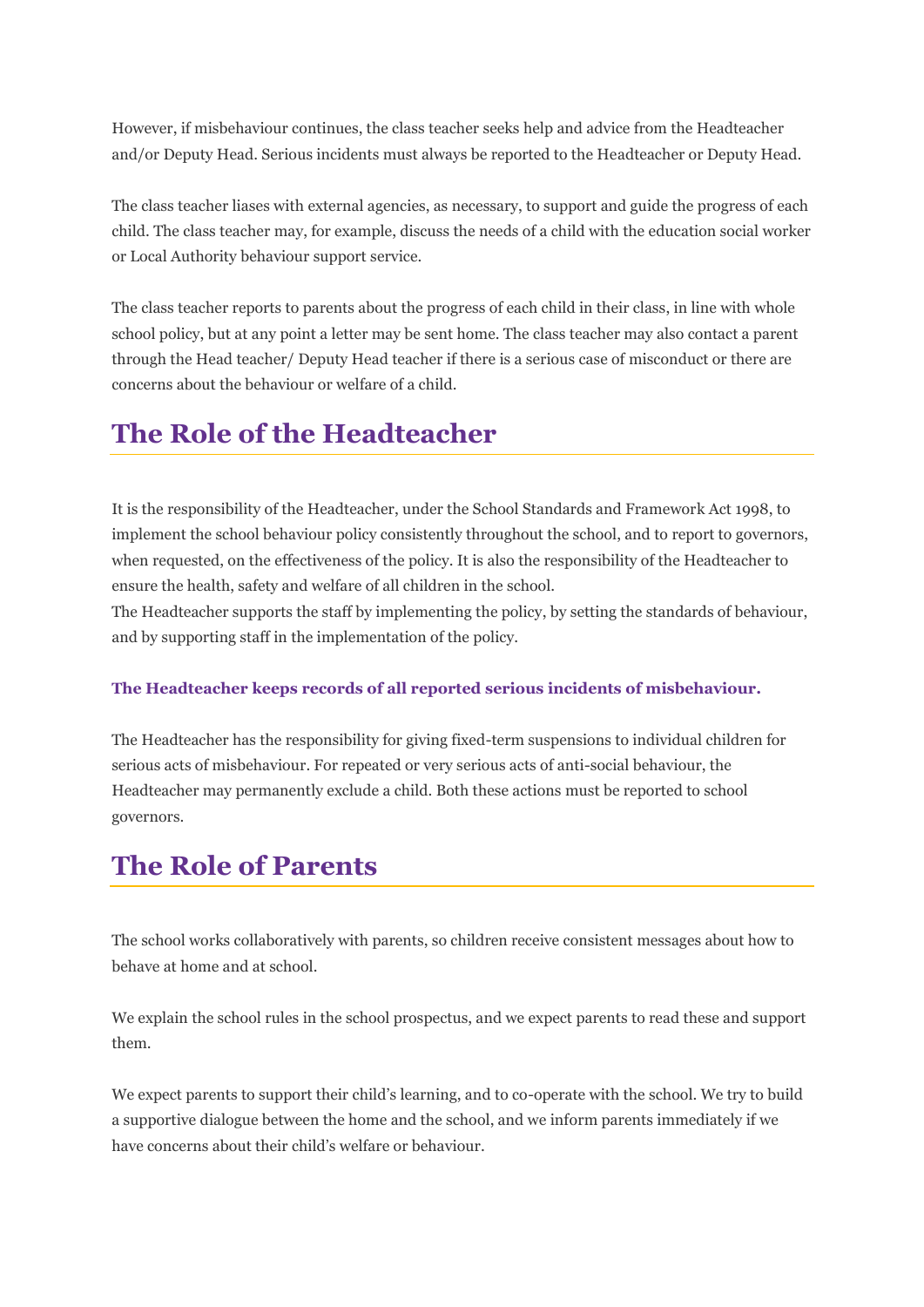If the school has to use reasonable sanctions to discipline a child, parents should support the actions of the school. If parents have any concern about the way that their child has been treated, they should initially contact the class teacher. If the concern remains, they should contact the Headteacher. If these discussions cannot resolve the problem, a formal grievance or appeal process can be implemented.

## **The Role of Governors**

The Governing Body has the responsibility of setting down these general guidelines on standards of discipline and behaviour, and of reviewing their effectiveness. The governors support the Headteacher in carrying out these guidelines.

The Headteacher has the day-to-day authority to implement the school Behaviour and Discipline Policy, but governors may give advice to the Headteacher about particular disciplinary issues. The Headteacher must take this into account when making decisions about matters of behaviour.

#### **Fixed-term and Permanent Exclusions**

The decision to exclude will not be taken lightly and only:

- In serious breaches to the school's behaviour policy and:
- If allowing the pupil to remain in school would seriously harm the education or welfare of the pupil or others in school.

#### **Factors to consider before making a decision to exclude**

At St Joseph's we will not impose exclusion in the heat of the moment unless there is an immediate threat to the safety of others in the school or the pupil concerned. Before deciding whether to exclude a pupil, either permanently or for a fixed period, the Head Teacher will:

- Ensure that an appropriate investigation has been carried out.
- Consider all the evidence available to support the allegation.
- Allow the pupil to give his/her version of events.
- Check whether bullying may have provoked the incident.
- If necessary consult others.
- Keep a written record of the actions taken and copies of written records made by other members of staff, including any interview with the pupil concerned. Witness statements will be signed and dated wherever possible.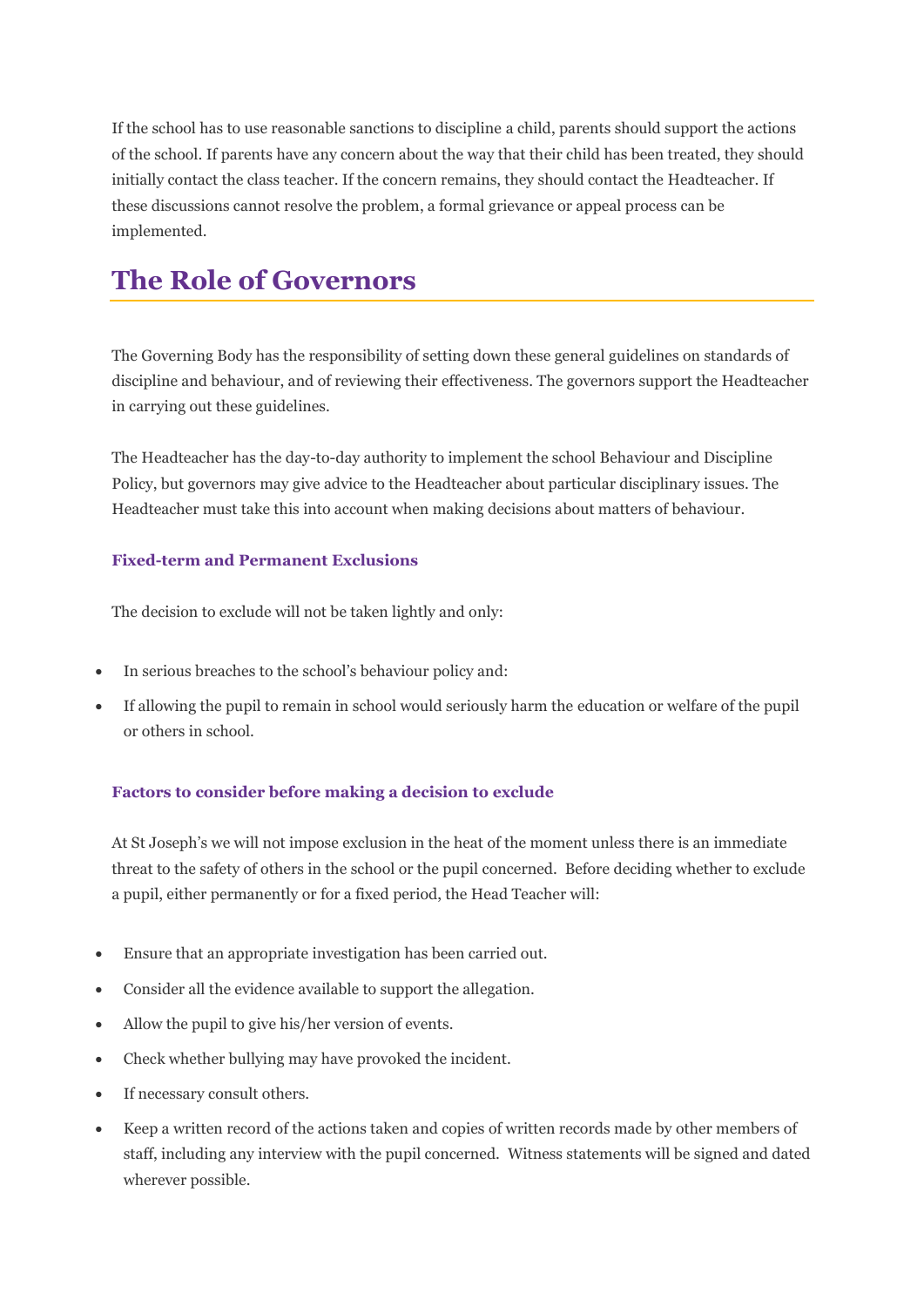Only the Headteacher (or the acting Headteacher) has the power to exclude a pupil from school. The Headteacher may exclude a pupil for one or more fixed periods for up to 45 days in any one school year. This may be on a fixed term or permanent basis. It is also possible for the Headteacher to convert a fixed-term exclusion into a permanent exclusion, if the circumstances warrant this.

If the Headteacher excludes a pupil, she informs the parents immediately, giving reasons for the exclusion. At the same time, the Headteacher makes it clear to the parents that they can, if they wish, appeal against the decision to the Governing Body. The school informs the parents how to make any such appeal.

The Headteacher informs the Local Authority and the Governing Body about any permanent exclusion, and about any fixed-term exclusions beyond five days in any one term.

The Governing Body itself cannot either exclude a pupil or extend the exclusion period made by the Headteacher.

The Governing Body has a pupil discipline committee, which is made up of between three and five members. This committee considers any exclusion appeals on behalf of the governors.

When an appeals panel meets to consider exclusion, they consider the circumstances in which the pupil was excluded, consider any representation by parents and the Local Authority and consider whether the pupil should be reinstated.

If the governors' appeals panel decides that a pupil should be reinstated, the Headteacher must comply with this ruling.

Where a pupil is given a fixed period exclusion of duration of six school days or longer, the school will arrange suitable full-time educational provision from and including the sixth day of exclusion.

During the initial period of up to five school days, the parents of the excluded pupil must ensure that he or she is not present in a public area during normal school hours without reasonable justification. This requirement applies whether or not the pupil is in the company of the parent. The pupil may also be removed from the public place by the police and taken to designated premises. During this period the school will set work for the pupil to complete and mark it.

The school will ensure that parents are fully informed of their duties in the first five days and how the time might be used to address the pupil's problems, and what support will best help with pupil's reintegration into school at the end of the exclusion period. This will include arrangements for the pupil's reintegration interview with a parent of a pupil.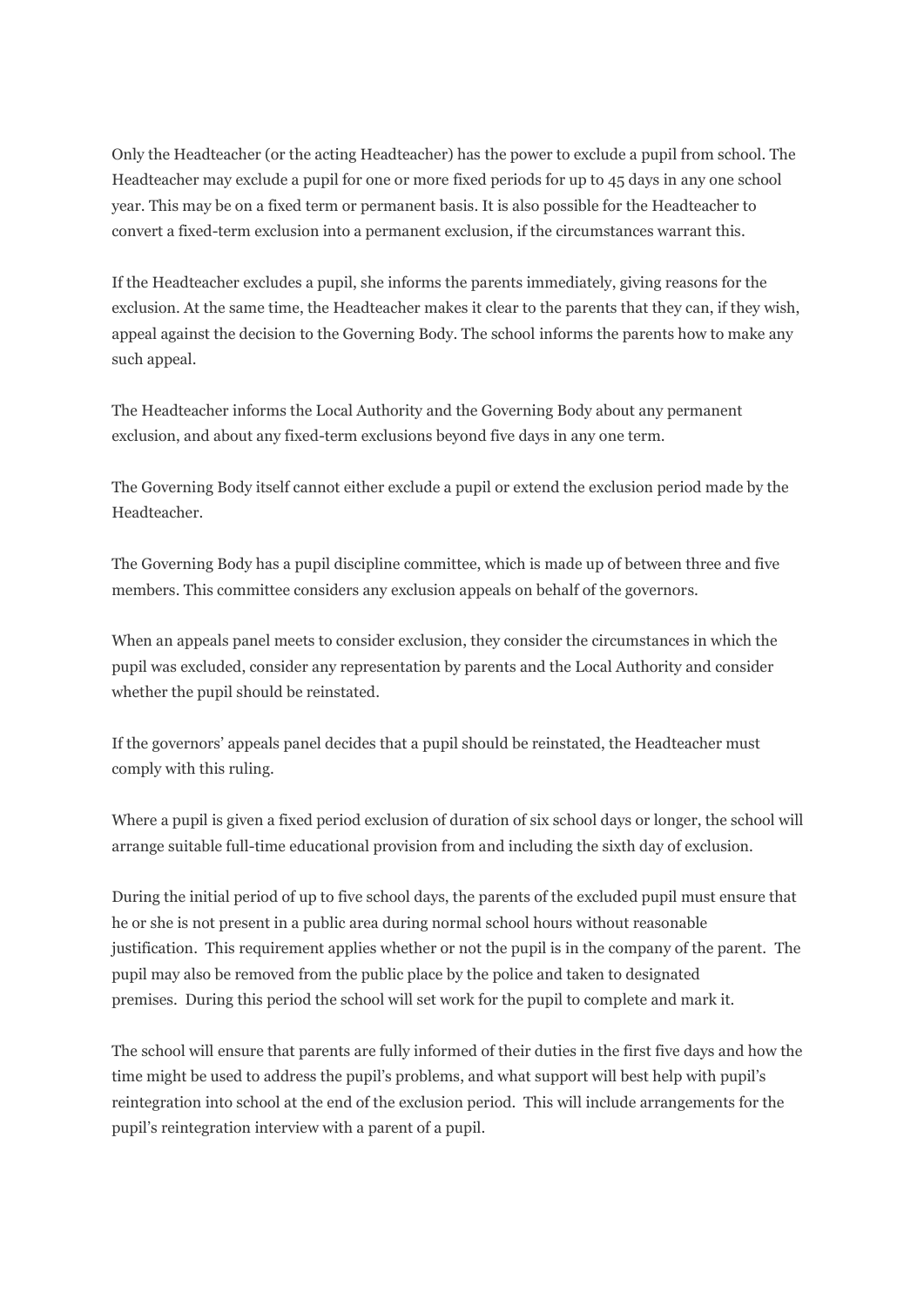For pupils who have been excluded for more than five days within a term the Governing Body may decide to offer the parent a Contract that will be signed for by all parties to provide support to both the parent and the pupil to improve the pupil's behaviour .

A decision to exclude **permanently** is a serious one. It will usually be the final step in a process for dealing with disciplinary offences following a wide range of other strategies, which have been tried without success. It is an acknowledgement by the school that it has exhausted all available strategies for dealing with the pupil.

There will however be exceptional circumstances where the Head Teacher will permanently exclude a pupil for a **first** or **one off** offence.

# **Monitoring**

The Headteacher monitors the effectiveness of this policy on a regular basis. She also reports to the governing body on the effectiveness of the policy and, if necessary, makes recommendations for further improvements.

The school keeps a variety of records of incidents of misbehaviour:

The class teacher keeps a record of those times when a child is removed from the class for a time out. The Headteacher records those incidents where a child is sent to him/her on account of bad behaviour.

We also keep a record of any incidents that occur at break or lunchtimes: lunchtime assistants' feedback to class teachers, with serious misdemeanours referred to the Headteacher or Deputy Head. The Headteacher keeps a record of any pupil who is suspended for a fixed-term, or who is permanently excluded.

It is the responsibility of the governing body to monitor the rate of suspensions and exclusions, and to ensure that the school policy is administered fairly and consistently.

## **Review**

The Governing Body will review this policy annually. They governors may, however, review the policy earlier than this, if the government introduces new regulations, or if the Governing Body receives recommendations on how the policy might be improved.

## **Our Code of Conduct**

Treat everyone at school with kindness and respect